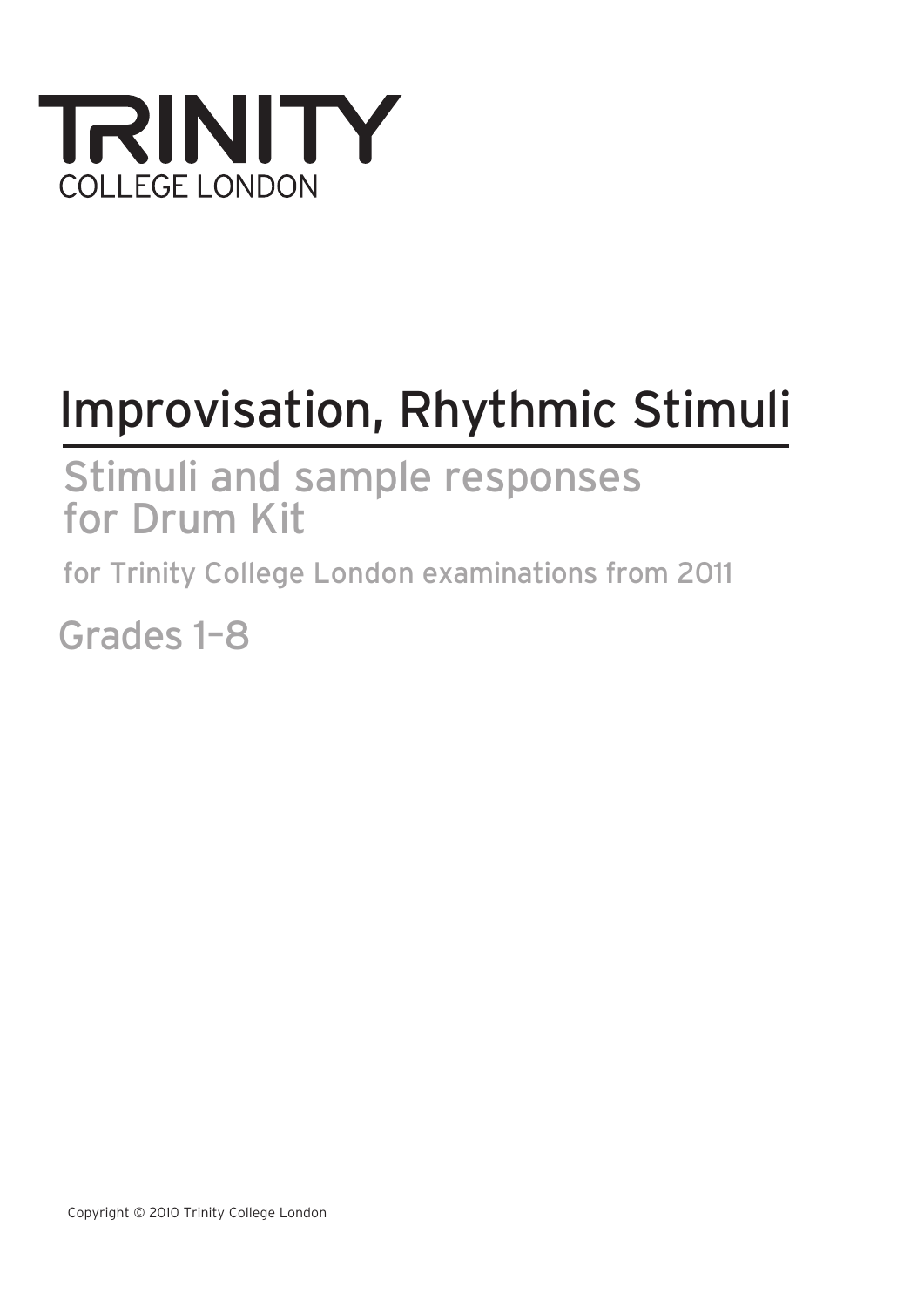# **Introduction**

The candidate will be presented with a short, printed rhythmic idea/stimulus. The examiner will play this rhythm twice, on the snare drum or on CD. After the second playing, the candidate should play the rhythm back to the examiner once, on the snare drum. Candidates will be allowed 30 seconds in which to integrate the rhythmic idea into a kit pattern. This can be as 'time'/groove with fills, as appropriate to the grade, or as a more melodic, linear idea around the drums.

#### Contents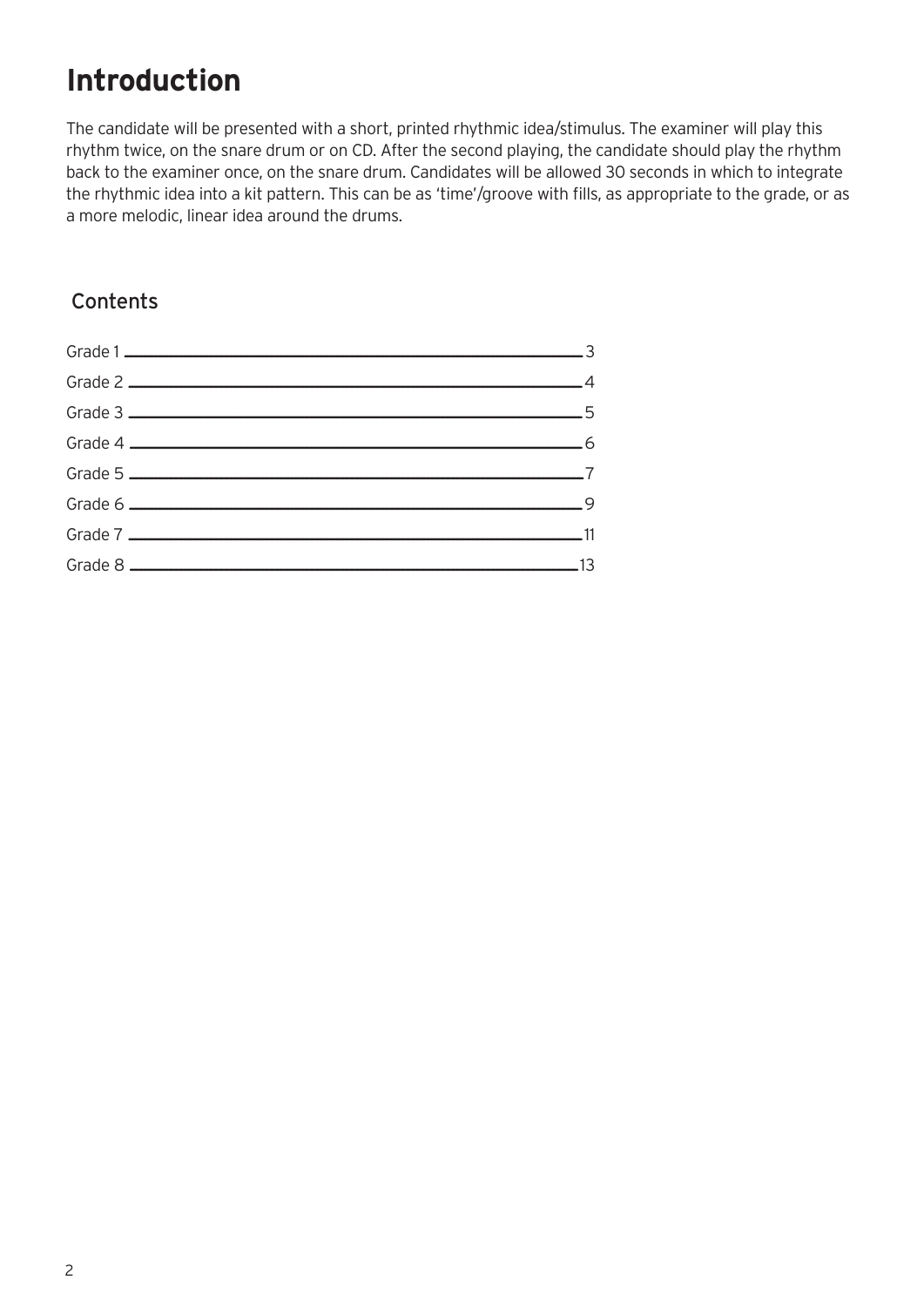#### **Stimuli with sample responses**

Stimulus 1



Response 1



Stimulus 2



Response 2



#### **Specimen stimuli**

Stimulus 1



Stimulus 2



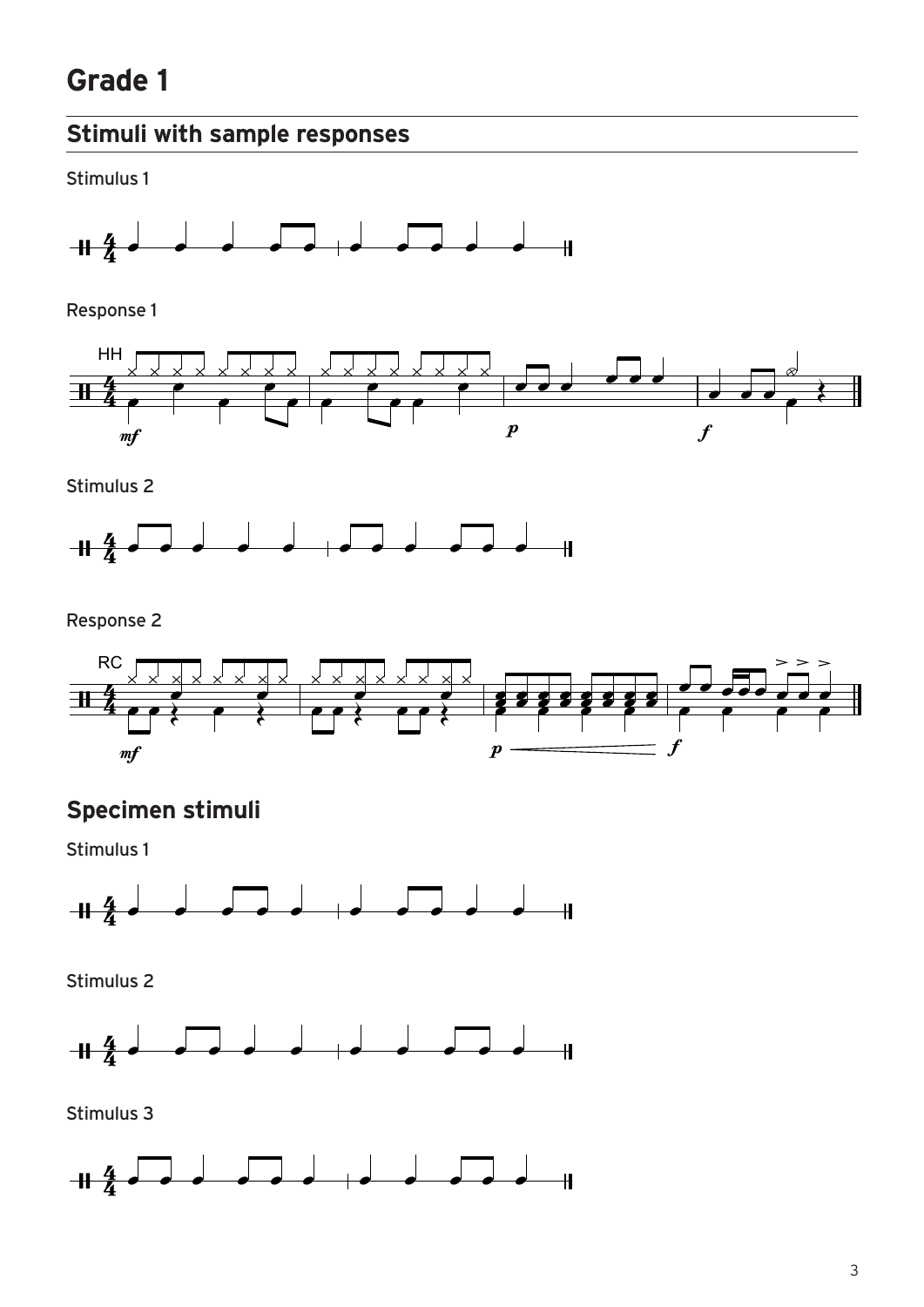Stimulus 1



Response 1



Stimulus 2



Response 2



#### **Specimen stimuli**

Stimulus 1



Stimulus 2



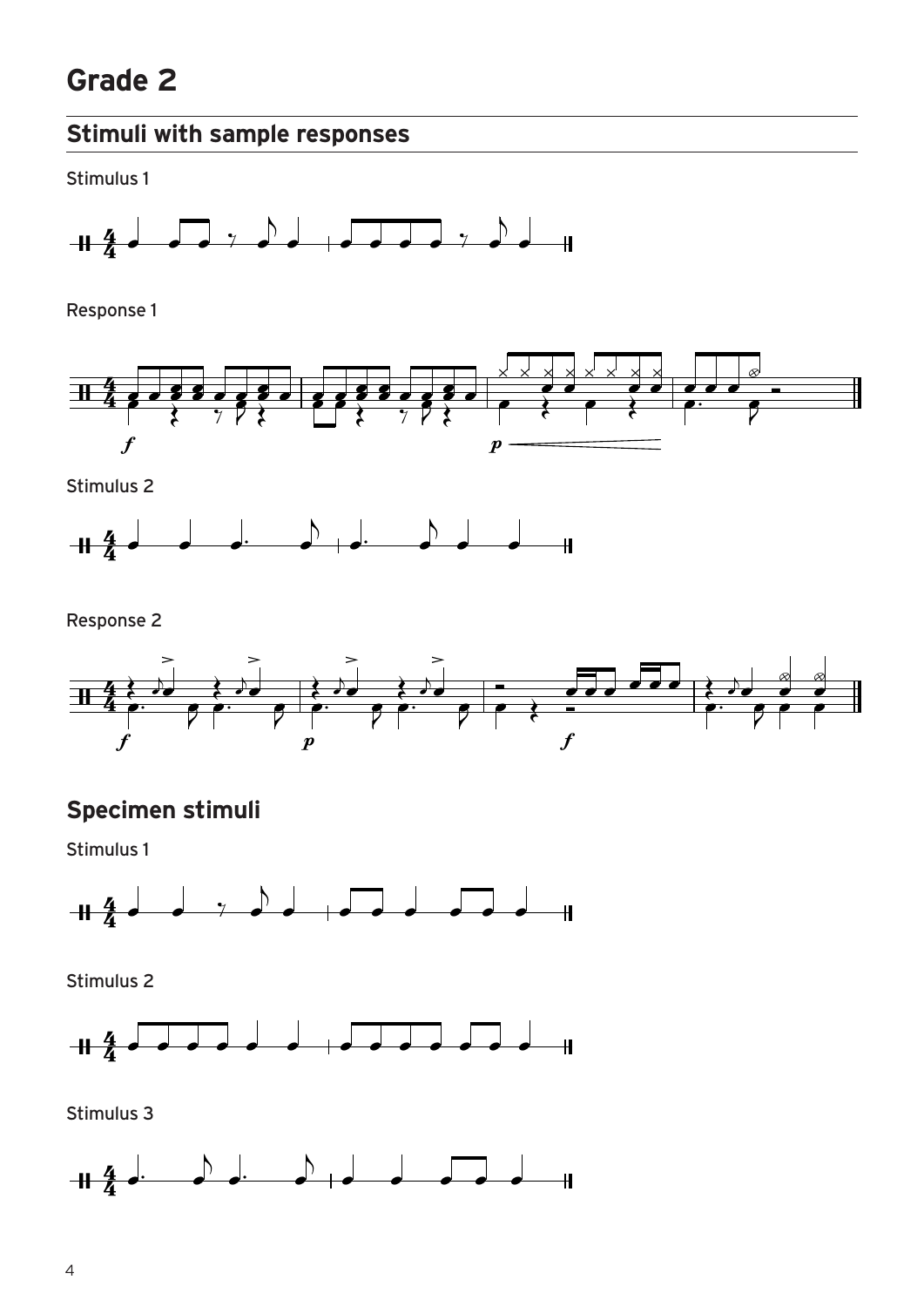#### **Stimuli with sample responses**

Stimulus 1



Response 1



Stimulus 2



Response 2



#### **Specimen stimuli**

Stimulus 1



Stimulus 2



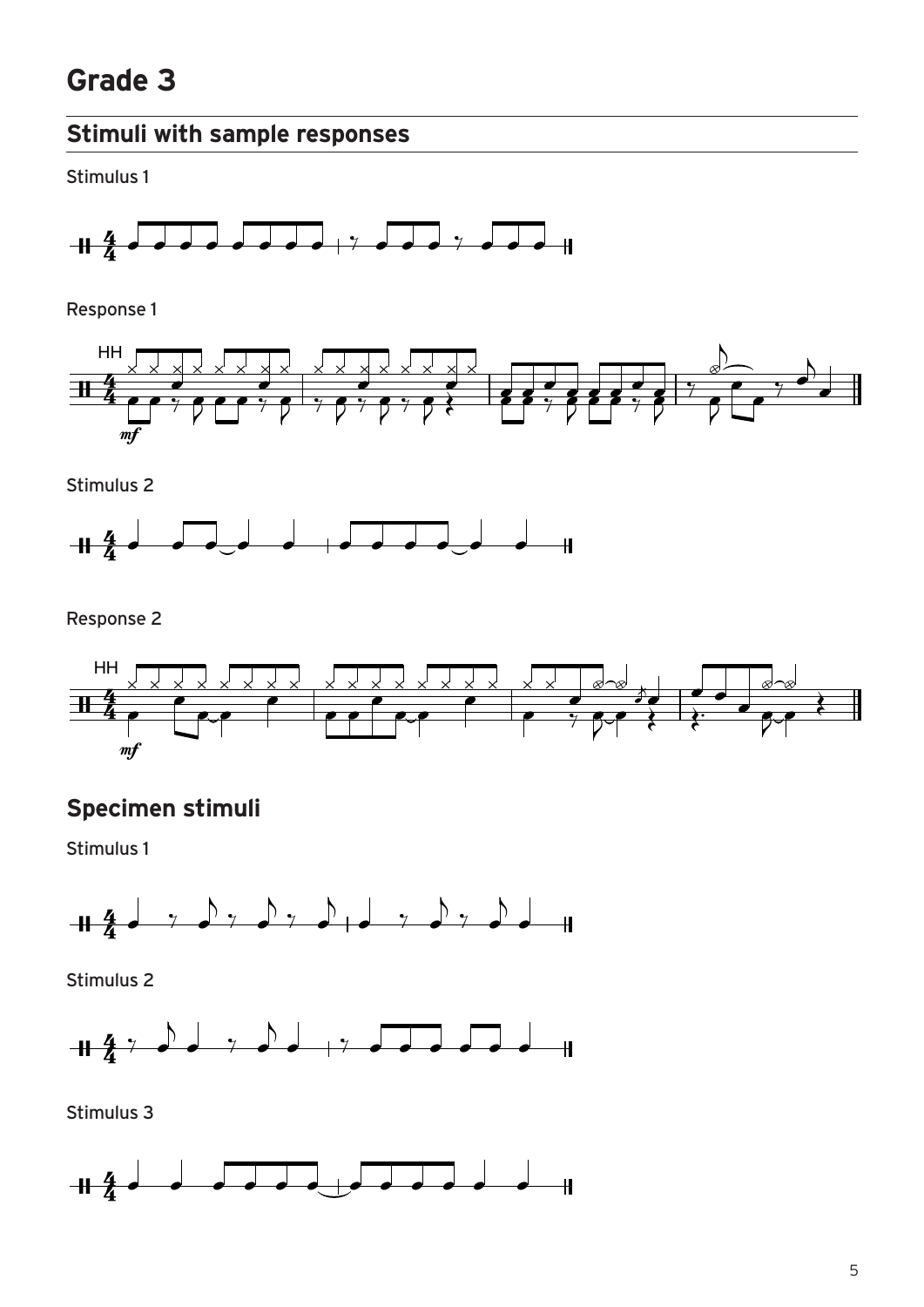



Response 2



#### **Specimen stimuli**

Stimulus 1



Stimulus 2



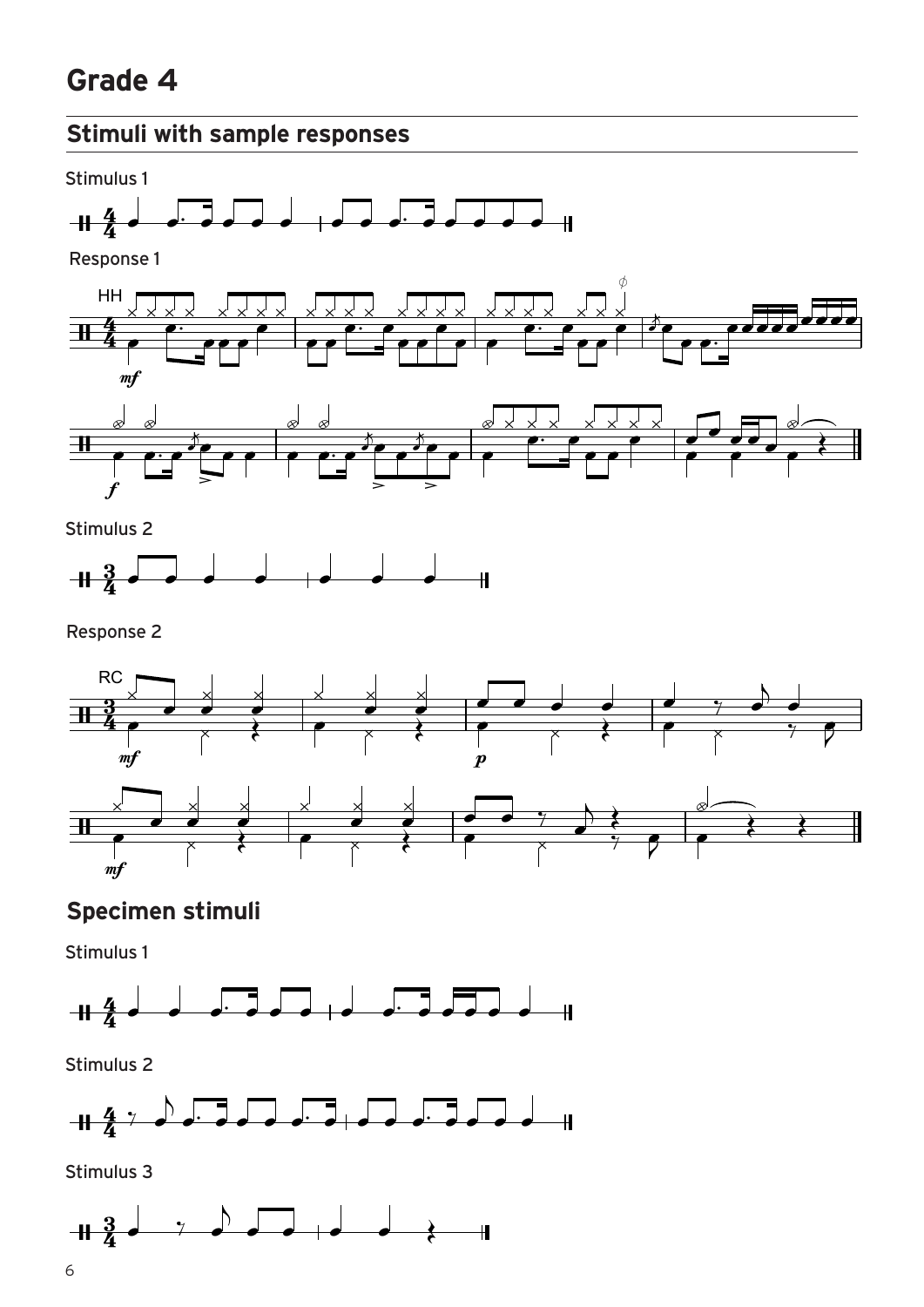## **Stimuli with sample responses**

Stimulus 1



Response 1



Stimulus 2



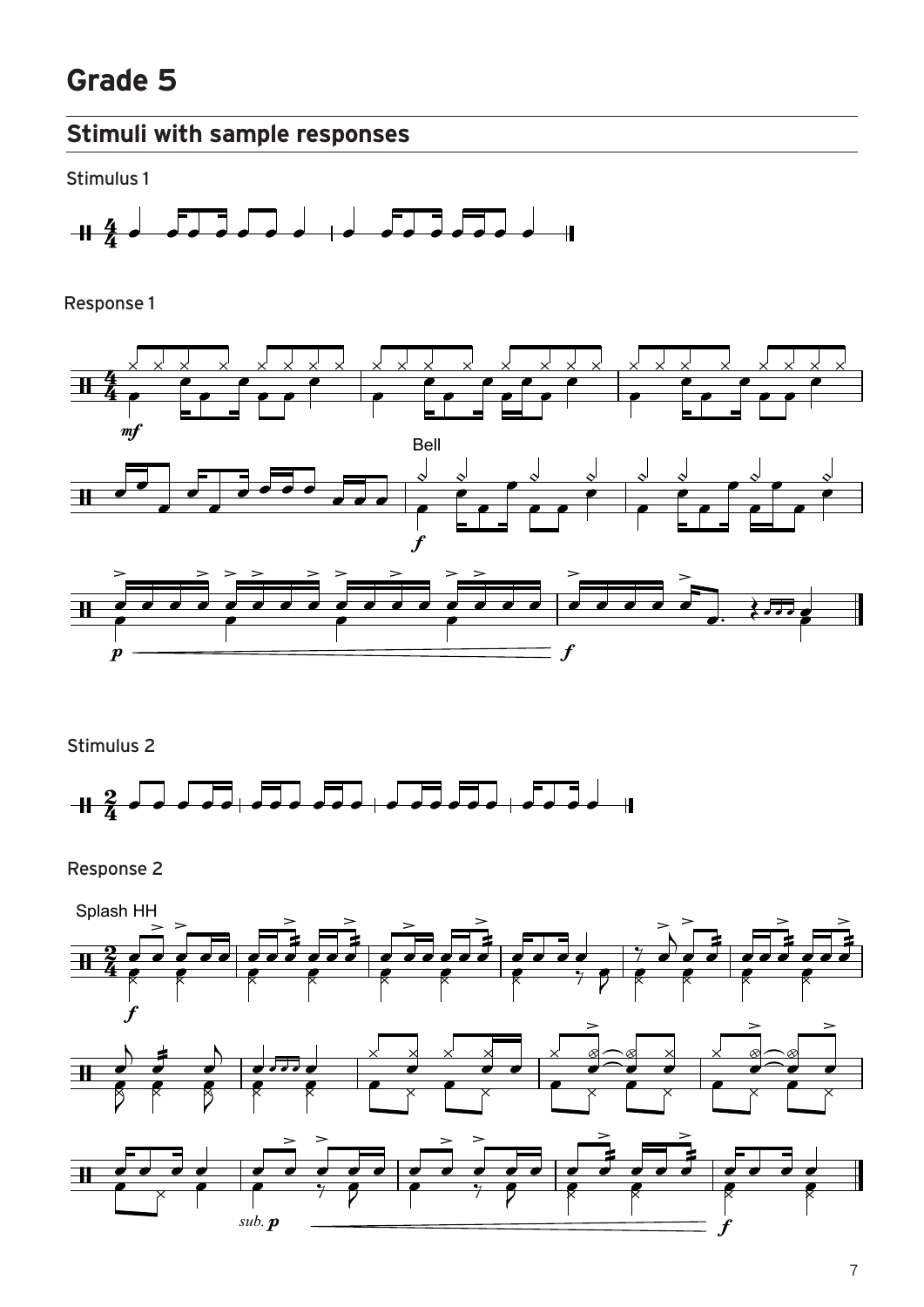## **Specimen stimuli**

Stimulus 1



Stimulus 2



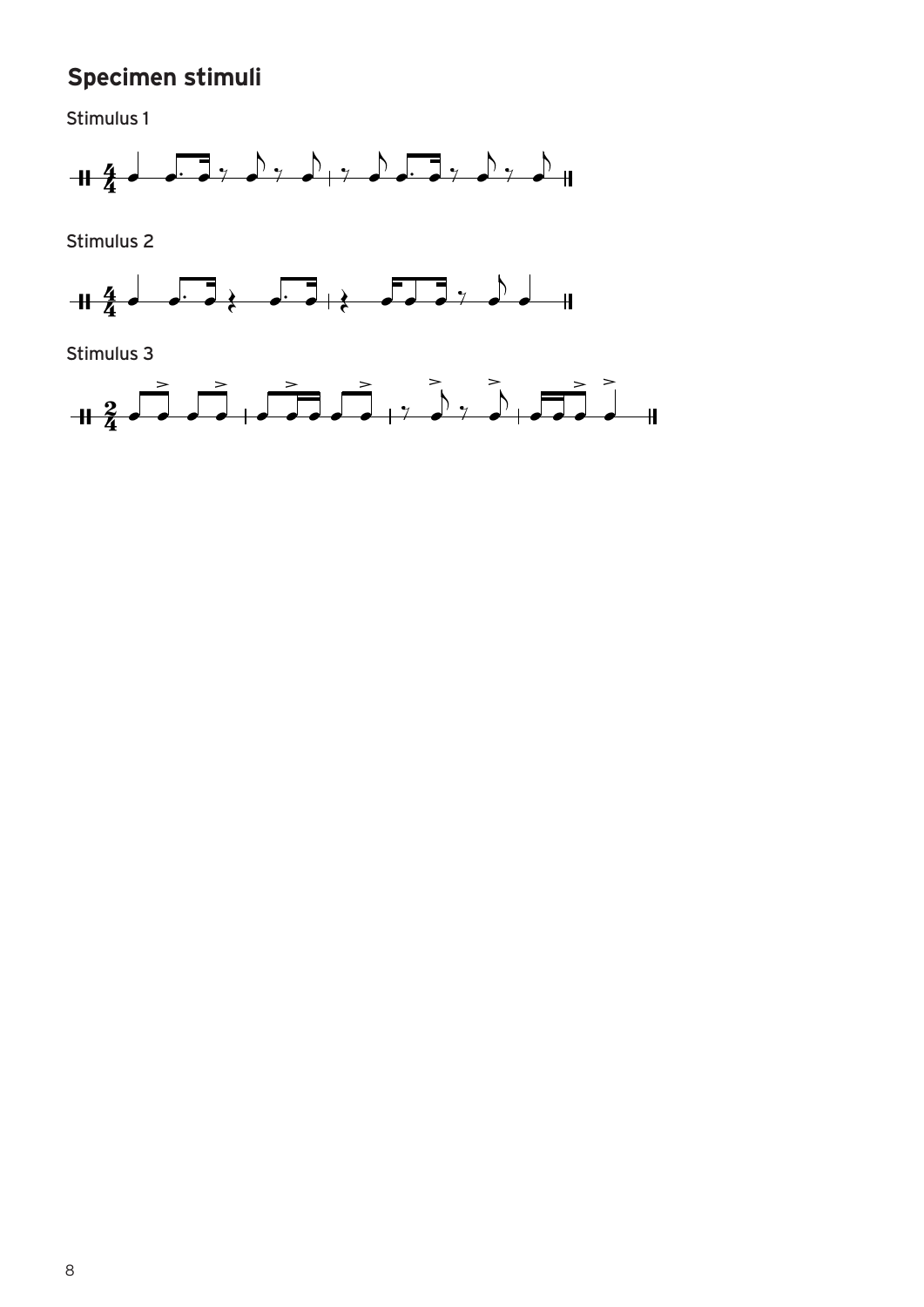## **Stimuli with sample responses**

Stimulus 1



Response 1



Stimulus 2



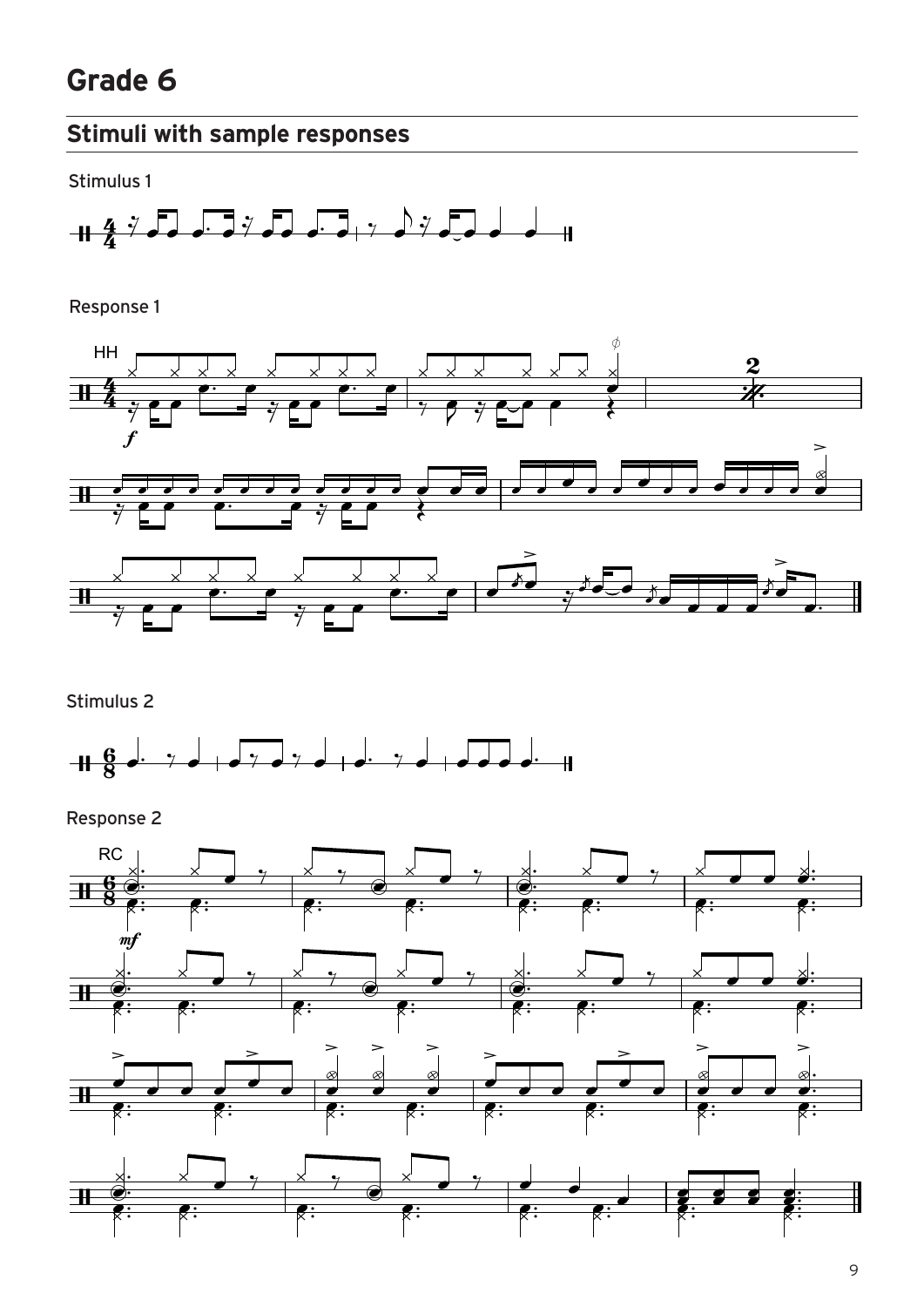## **Specimen stimuli**

Stimulus 1



Stimulus 2



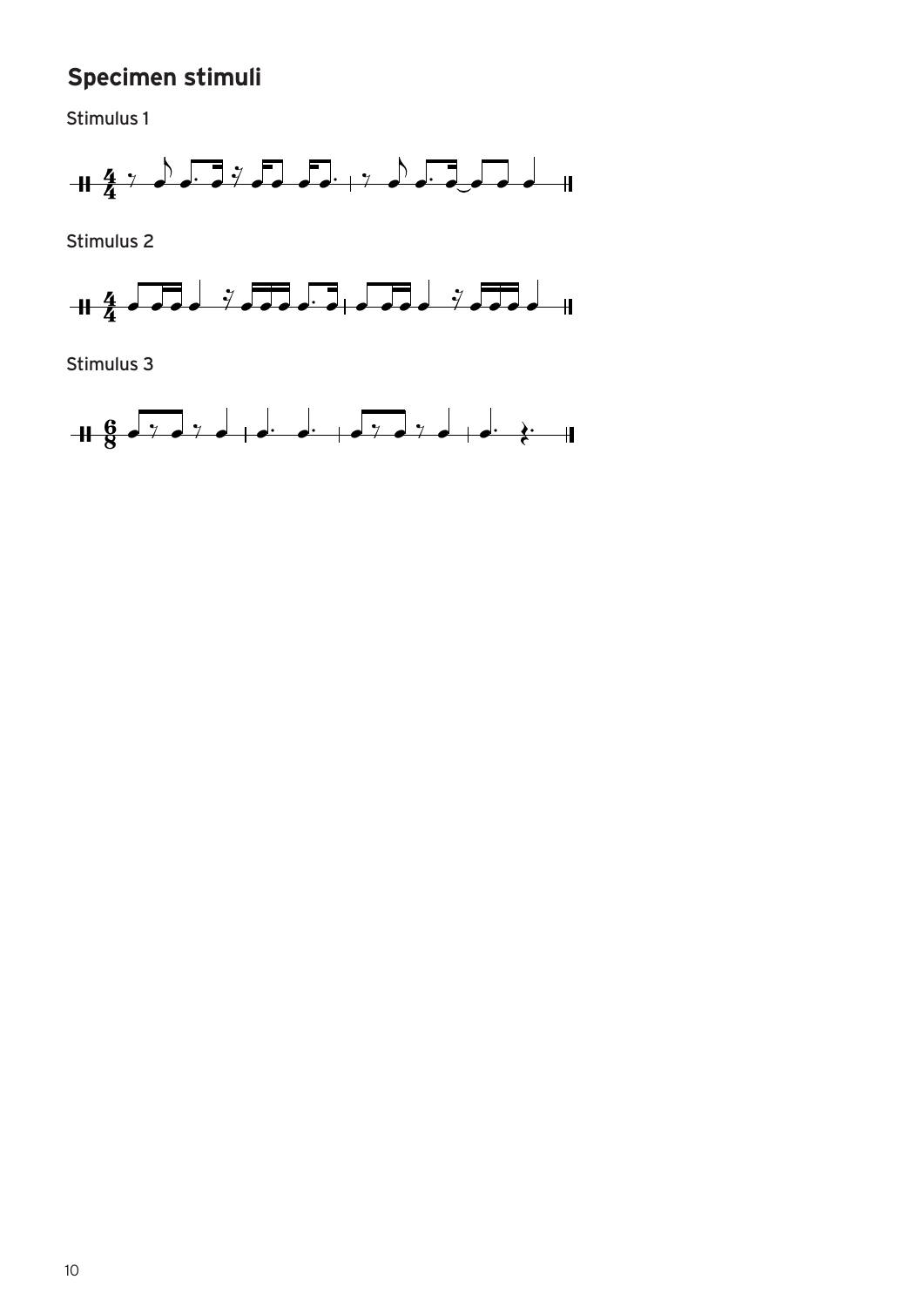## **Stimuli with sample responses**

Stimulus 1











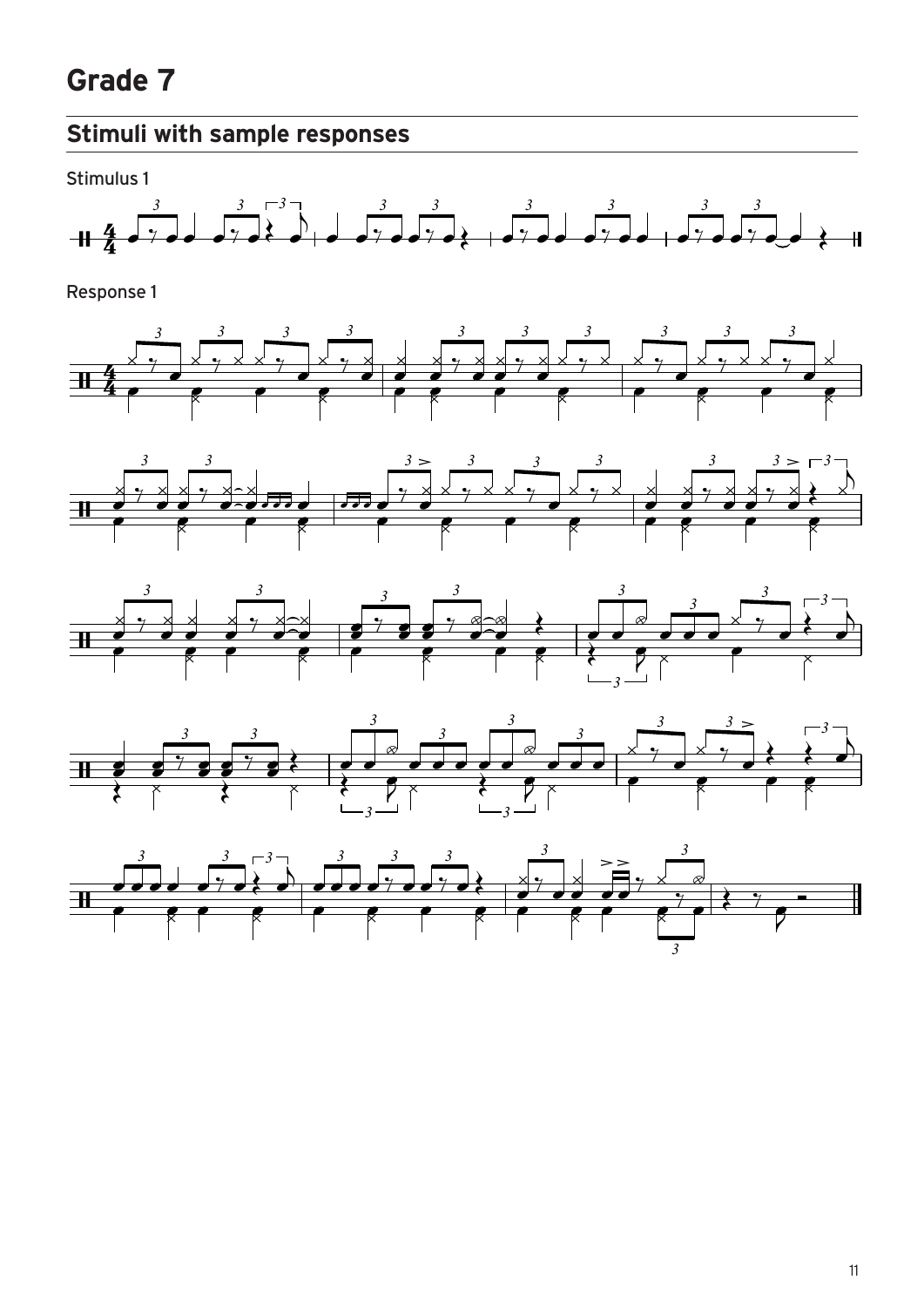#### **Stimuli with sample responses**

Stimulus 2



Response 2







## **Specimen stimuli**

Stimulus 1



Stimulus 2



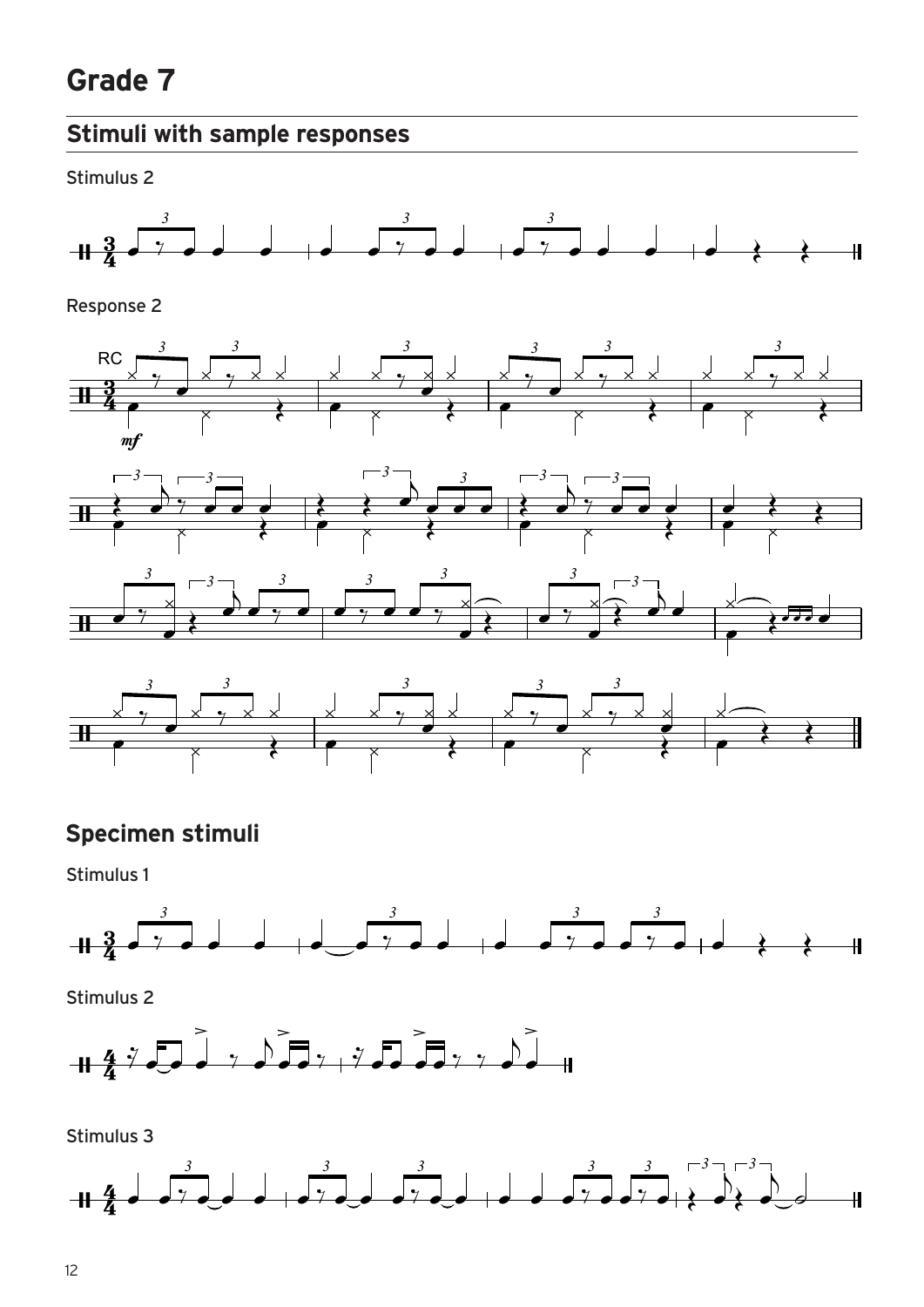Stimulus 1